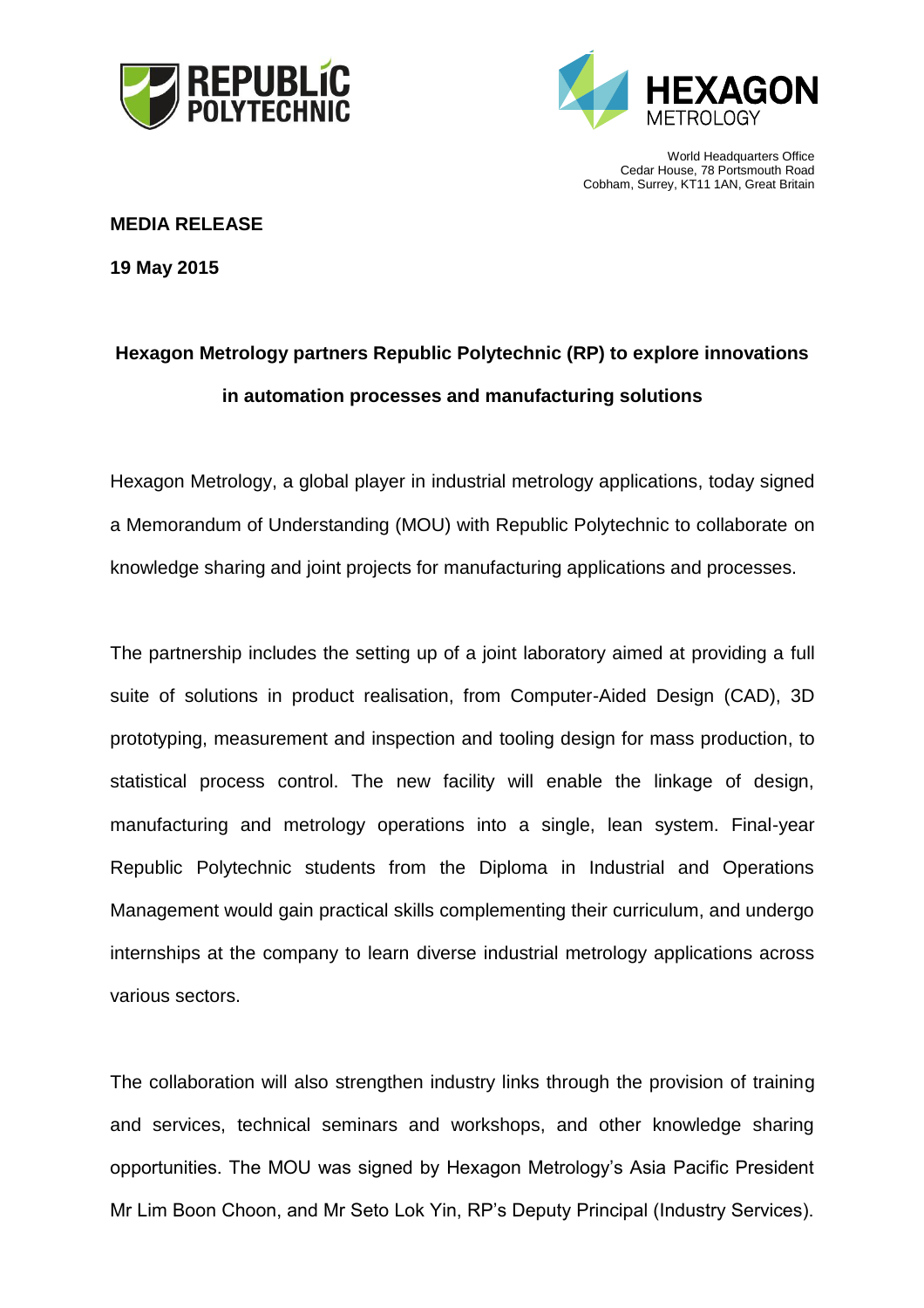The ceremony was witnessed by Mr Carsten Struve, Hexagon Metrology's Chief Technology Officer, and Mr Yeo Li Pheow, Principal/CEO of Republic Polytechnic.

Mr Lim Boon Choon said, "Republic Polytechnic has been making great strides in its industry engagement efforts over the years. This benefit their students immensely as they are well attuned to industry developments when they graduate. We admire RP's dedicated approach to training the next generation of professionals and I am very pleased to formalise our working relationship with RP today."

Carsten Struve agrees, "We believe that industry has a responsibility to help academic institutions with technical research and in developing the great minds of the future. Republic Polytechnic and Hexagon Metrology Asia Pacific are well-positioned to cooperate on a number of interesting projects that will benefit both enormously."

Mr Seto Lok Yin, Deputy Principal (Industry Services), Republic Polytechnic added, "RP is honoured to be in partnership with Hexagon Metrology, a technology leader providing metrology solutions for advanced manufacturing processes. We plan to set up a Joint Laboratory that enable our students to deepen their skills in metrology technology and advanced manufacturing, and for both parties to explore technology projects in this area."

#### **About Hexagon Metrology**

Hexagon Metrology offers a comprehensive range of products and services for all industrial metrology applications in sectors such as automotive, aerospace, energy and medical. We support our customers with actionable measurement information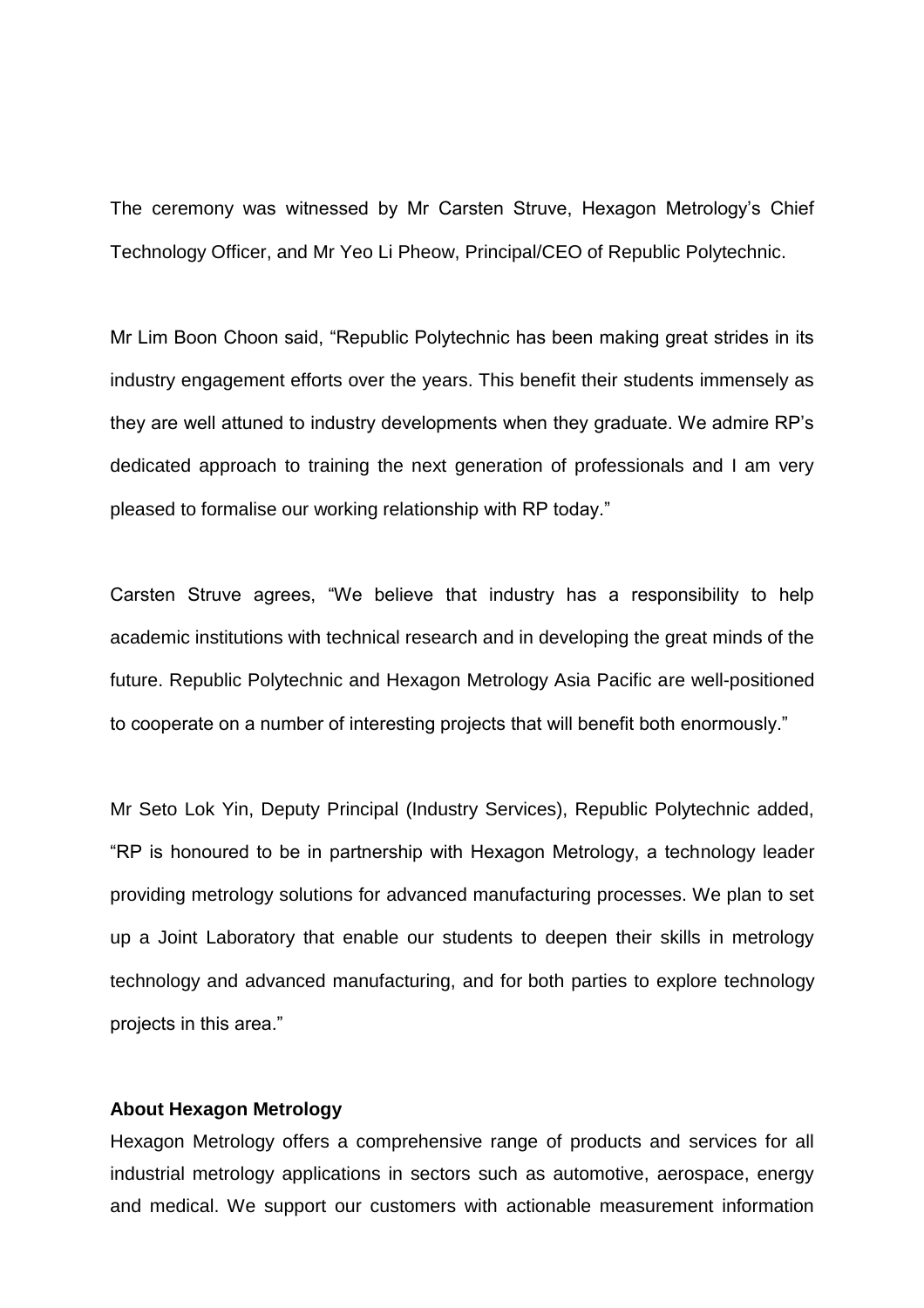along the complete life cycle of a product – from development and design to production, assembly and final inspection.

With more than 20 production facilities and 70 Precision Centres for service and demonstrations, and a network of over 100 distribution partners on five continents, we empower our customers to fully control their manufacturing processes, enhancing the quality of products and increasing efficiency in manufacturing plants around the world. For more information, visit [www.hexagonmetrology.com.](http://www.hexagonmetrology.com/)

Hexagon is a leading global provider of information technologies that drive productivity and quality across industrial and geospatial applications. Hexagon's solutions integrate sensors, software, domain knowledge and customer workflows into intelligent information ecosystems that deliver actionable information. They are used in a broad range of vital industries.

Hexagon (Nasdaq Stockholm: HEXA B) has more than 15,000 employees in 46 countries and net sales of approximately 2.6bn EUR. Learn more at [www.hexagon.com.](http://www.hexagon.com/)

#### **About Republic Polytechnic**

The first educational institution in Singapore to leverage the Problem-based Learning approach for all its diploma programmes, Republic Polytechnic (RP) has six schools and two academic centres offering forty-one (41) diplomas in Applied Science, Engineering, Enterprise and Communication, Events and Hospitality, Infocomm, Sports, Health & Leisure, and Technology for the Arts.

Republic Polytechnic is committed to nurturing innovation and entrepreneurial learning in an environment that develops problem-solving skills and lifelong learning opportunities. Its holistic and broad-based curriculum prepares students for an active and meaningful role in society as problem solvers, respected professionals and passionate citizens.

Republic Polytechnic strives for excellence by achieving various international and national accreditations, including ISO 9001, ISO 14001, OHSAS 18001, ISO 22301, Singapore Quality Class, People Developer, Innovation Class, and Service Class.